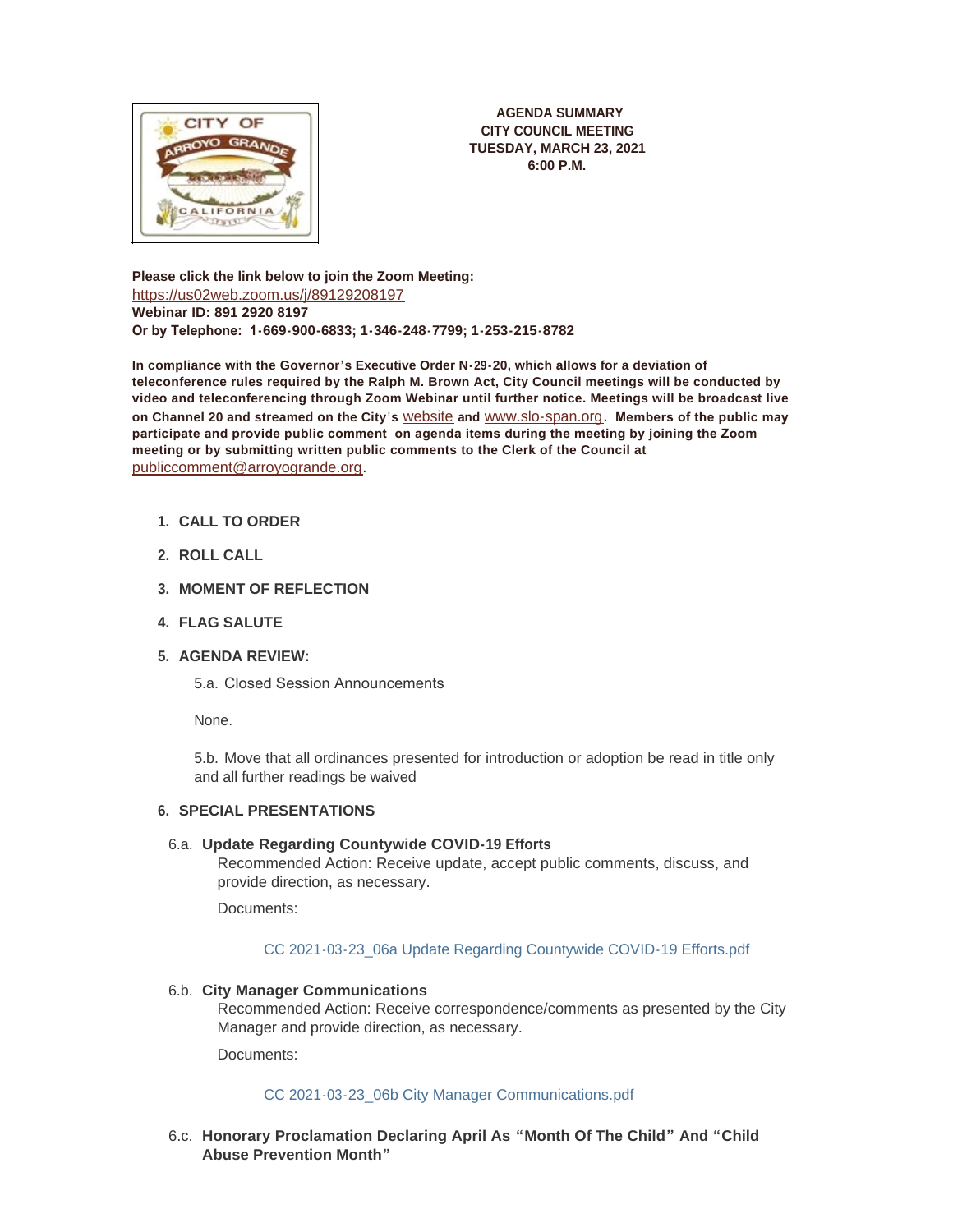# [CC 2021-03-23\\_06c Honorary Proclamation\\_Month of the Child 2021.pdf](http://www.arroyogrande.org/AgendaCenter/ViewFile/Item/10836?fileID=16958)

## **COMMUNITY COMMENTS AND SUGGESTIONS: 7.**

This public comment period is an invitation to members of the community to present issues, thoughts, or suggestions on matters not scheduled on this agenda. Comments should be limited to those matters that are within the jurisdiction of the City Council. Members of the public may provide public comment remotely by joining the Zoom meeting utilizing one of the methods provided below. Please use the "raise hand" feature to indicate your desire to provide public comment.

Click the link below to join the webinar:

- <sup>l</sup> <https://us02web.zoom.us/j/89129208197>; Webinar ID: 891 2920 8197
- <sup>l</sup> Or Telephone Attendee: 1-669-900-6833; 1-346-248-7799; 1-253-215-8782; Press \* 9 to "raise hand" for public comment

The Brown Act restricts the Council from taking formal action on matters not published on the agenda. In response to your comments, the Mayor or presiding Council Member may:

- Direct City staff to assist or coordinate with you.
- A Council Member may state a desire to meet with you.
- It may be the desire of the Council to place your issue or matter on a future Council agenda.

Please adhere to the following procedures when addressing the Council:

- Comments should be limited to 3 minutes or less.
- Your comments should be directed to the Council as a whole and not directed to individual Council members.
- Slanderous, profane or personal remarks against any Council Member or member of the audience shall not be permitted.

## **CONSENT AGENDA: 8.**

The following routine items listed below are scheduled for consideration as a group. The recommendations for each item are noted. Any member of the public who wishes to comment on any Consent Agenda item may do so at this time. Any Council Member may request that any item be withdrawn from the Consent Agenda to permit discussion or change the recommended course of action. The City Council may approve the remainder of the Consent Agenda on one motion.

### **Consideration Of Cash Disbursement Ratification** 8.a.

Recommended Action: Ratify the listing of cash disbursements for the period March 1, 2021 through March 15, 2021.

Documents:

### [CC 2021-03-23\\_08a Cash Disbursements.pdf](http://www.arroyogrande.org/AgendaCenter/ViewFile/Item/10837?fileID=16959)

### **Consideration Of Statement Of Investment Deposits** 8.b.

Recommended Action: Receive and file the attached report listing of investment deposits of the City of Arroyo Grande, as of February 28, 2021, as required by Government Code Section 53646(b).

Documents: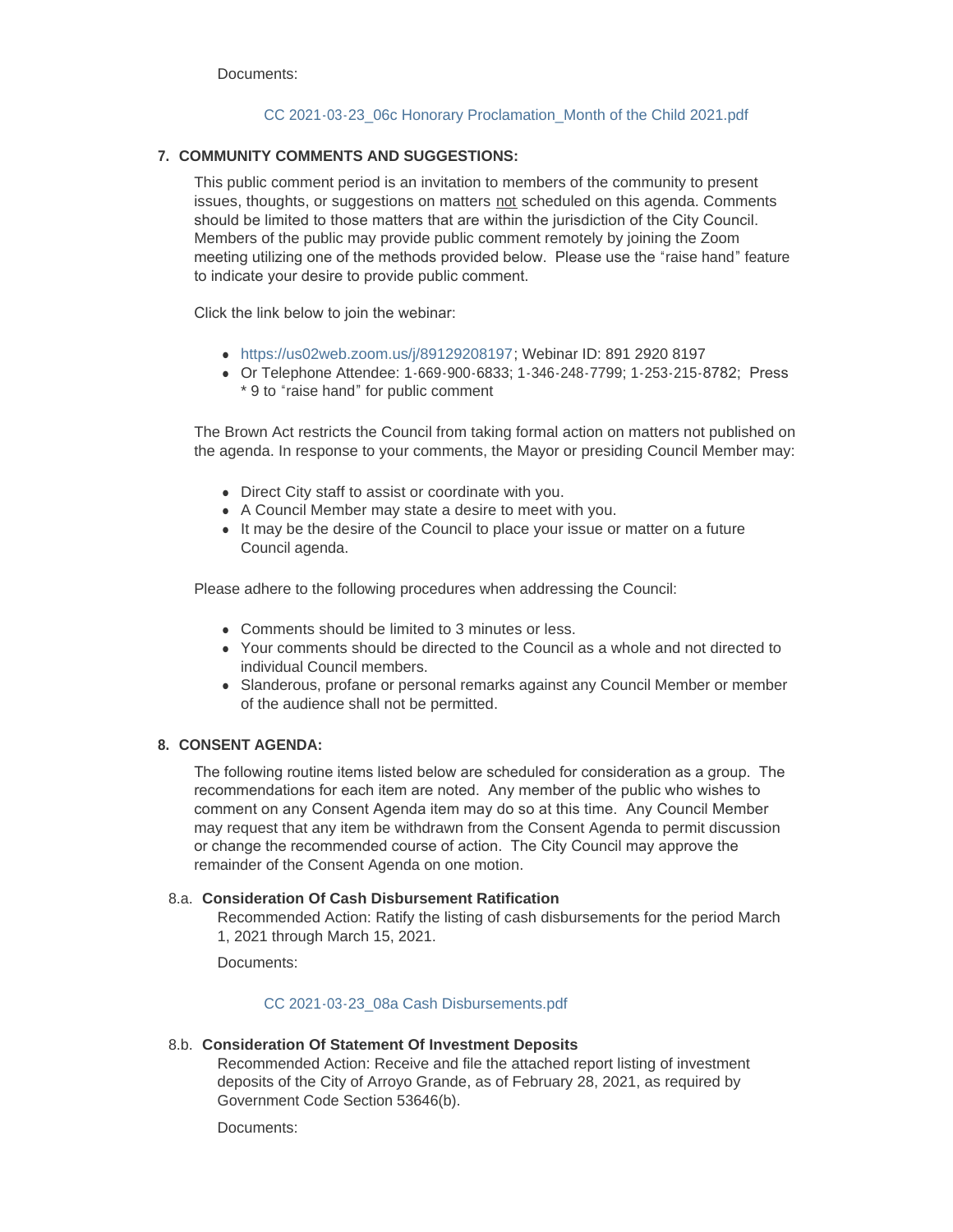#### [CC 2021-03-23\\_08b Statement of Investment Deposits.pdf](http://www.arroyogrande.org/AgendaCenter/ViewFile/Item/10838?fileID=16960)

#### **Consideration Of Approval Of Minutes** 8.c.

Recommended Action: Approve the minutes of the Regular City Council Meeting of March 9, 2021, as submitted.

Documents:

#### [CC 2021-03-23\\_08c Approval of Minutes\\_03-09-21.pdf](http://www.arroyogrande.org/AgendaCenter/ViewFile/Item/10839?fileID=16961)

**Adoption Of A Resolution Declaring A Continued Local Emergency Related To**  8.d. **The Coronavirus (COVID-19) Pandemic**

Recommended Action: Adopt a Resolution declaring a continued local emergency related to the Coronavirus (COVID-19) pandemic.

Documents:

#### [CC 2021-03-23\\_08d Continued Local Emergency COVID 19.pdf](http://www.arroyogrande.org/AgendaCenter/ViewFile/Item/10840?fileID=16962)

**Consideration Of An Amendment To The Agreement For Consultant Services**  8.e. **With Quincy Engineering For The Swinging Bridge Project** 

Recommended Action: Approve and authorize the Mayor to execute Amendment No. 5 to the Consultant Services Agreement with Quincy Engineering to extend the contract expiration date to October 15, 2021, and approve the additional scopes of services to prepare a formal permit application for CDFW, prepare final plans and specifications for construction bid, and provide bid support and analysis in an amount not to exceed an additional \$17,250.00.

Documents:

[CC 2021-03-23\\_08e Swinging Bridge Project\\_Amendment No 5\\_Quincy](http://www.arroyogrande.org/AgendaCenter/ViewFile/Item/10841?fileID=16963)  Engineering.pdf

#### **Monthly Water Supply And Demand Update** 8.f.

Recommended Action: Receive and file the Monthly Water Supply and Demand Report.

Documents:

[CC 2021-03-23\\_08f Monthly Water Supply and Demand Update\\_February.pdf](http://www.arroyogrande.org/AgendaCenter/ViewFile/Item/10842?fileID=16964)

#### **PUBLIC HEARINGS: 9.**

None.

- **OLD BUSINESS: 10.**
- **Discussion And Consideration Of Approval Of The Central Coast Blue Operating**  10.a. **Agreement And Adoption Of A Resolution Adopting CEQA Findings, A Statement Of Overriding Considerations, And A Mitigation Monitoring And Reporting Program, And Directing The City Clerk To File A Notice Of Determination For The Project**

Recommended Action: Review and approve the Central Coast Blue Operating Agreement and adopt a Resolution adopting CEQA Findings, a Statement of Overriding Considerations, and a Mitigation Monitoring and Reporting Program and directing the City Clerk to file the Notice of Determination for the Central Coast Blue project.

Documents: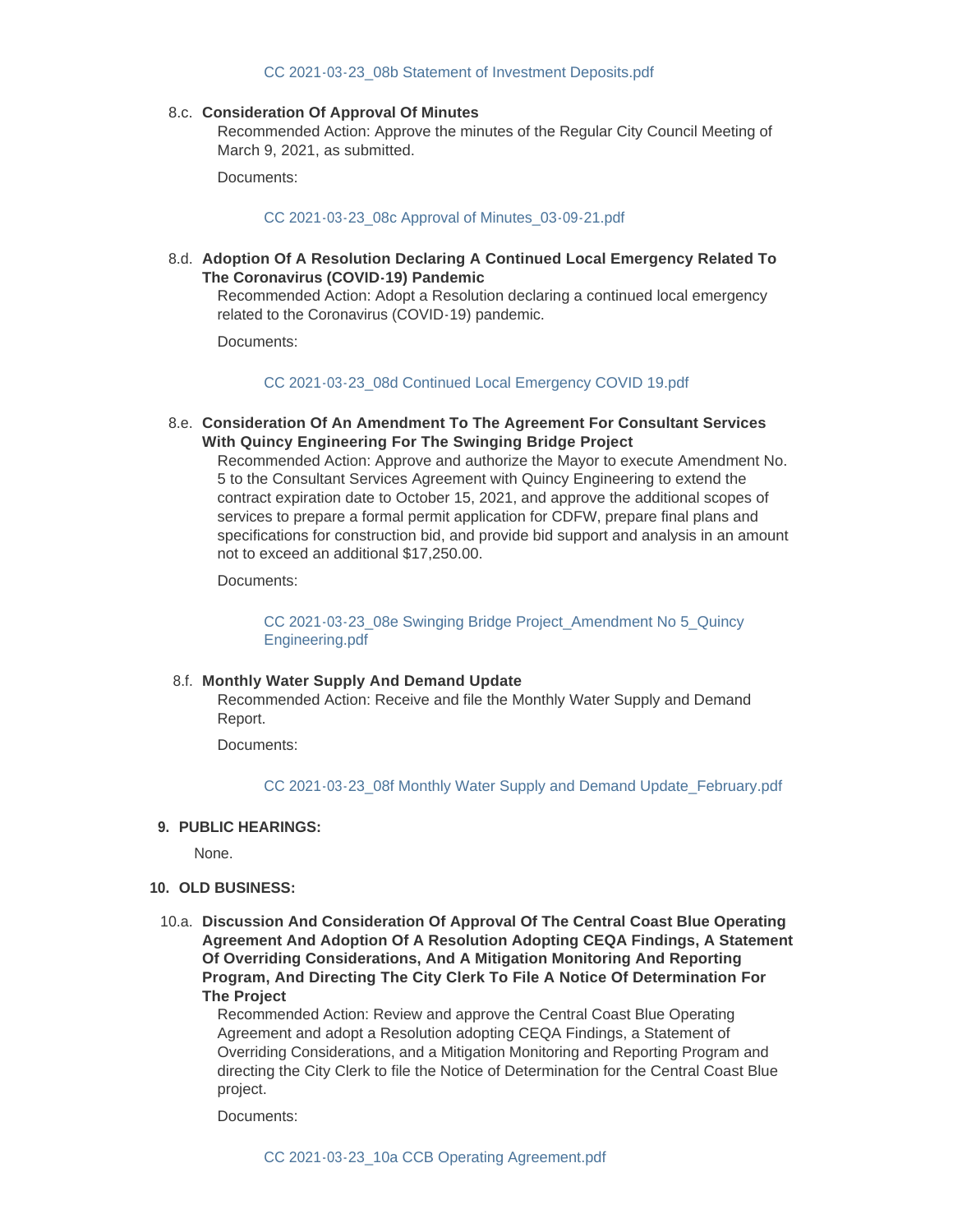**Update Regarding Progress Toward The Top 10 Council Priorities For Fiscal**  10.b. **Year 2020-2021 And Continued Consideration Of A Draft Strategic Plan** Recommended Action: 1) Receive the update on the Top 10 Priorities; 2) Consider the Draft 2020 Strategic Plan; and 3) Direct staff to delay further strategic planning efforts until directed otherwise.

Documents:

CC 2021-03-23\_10b Update Top 10 Council Priorities and Draft Strategic Plan 2020\_2021.pdf

## **NEW BUSINESS: 11.**

**Consideration Of Arroyo Grande Community Service Grant Program Allocations**  11.a. **For Year 2021**

Recommended Action: Adopt a Resolution approving the Arroyo Grande Community Service Grant Program awards for Year 2021.

Documents:

[CC 2021-03-23\\_11a CSGP Allocations 2021.pdf](http://www.arroyogrande.org/AgendaCenter/ViewFile/Item/10846?fileID=16967)

**Consideration Of Fiscal Year 2020-21 Mid-Year Financial Status Report, Approval**  11.b. **Of Mid-Year Budget Adjustment Requests, And Adoption Of A Resolution Establishing A Salary Range For A Part-Time Executive Secretary And Approving The Updated Citywide Combined Salary Schedule**

Recommended Action: 1) Consider, receive, and file the Mid-Year Financial Status Report; 2) Approve Mid-Year Budget Adjustment Requests; and 3) Adopt a Resolution Establishing a Salary Range for Part-Time Executive Secretary and approve the Updated Citywide Combined Salary Schedule.

Documents:

[CC 2021-03-23\\_11b Mid-Year Financial Status Report\\_2020\\_2021.pdf](http://www.arroyogrande.org/AgendaCenter/ViewFile/Item/10847?fileID=16968)

## **CITY COUNCIL REPORTS: 12.**

This item gives the Mayor and Council Members the opportunity to present reports to the other members regarding committees, commissions, boards, or special projects on which they may be participating.

### **(a) MAYOR RAY RUSSOM:**

- 1. California Joint Powers Insurance Authority (CJPIA)
- 2. South San Luis Obispo County Sanitation District (SSLOCSD)
- 3. Tourism Business Improvement District Advisory Board
- 4. Other

## **(b) MAYOR PRO TEM PAULDING:**

- 1. Air Pollution Control District (APCD)
- 2. Brisco/Halcyon Interchange Subcommittee
- 3. Council of Governments/Regional Transit Authority (SLOCOG/RTA)
- 4. South County Transit (SCT)
- 5. Other

## **(c) COUNCIL MEMBER BARNEICH:**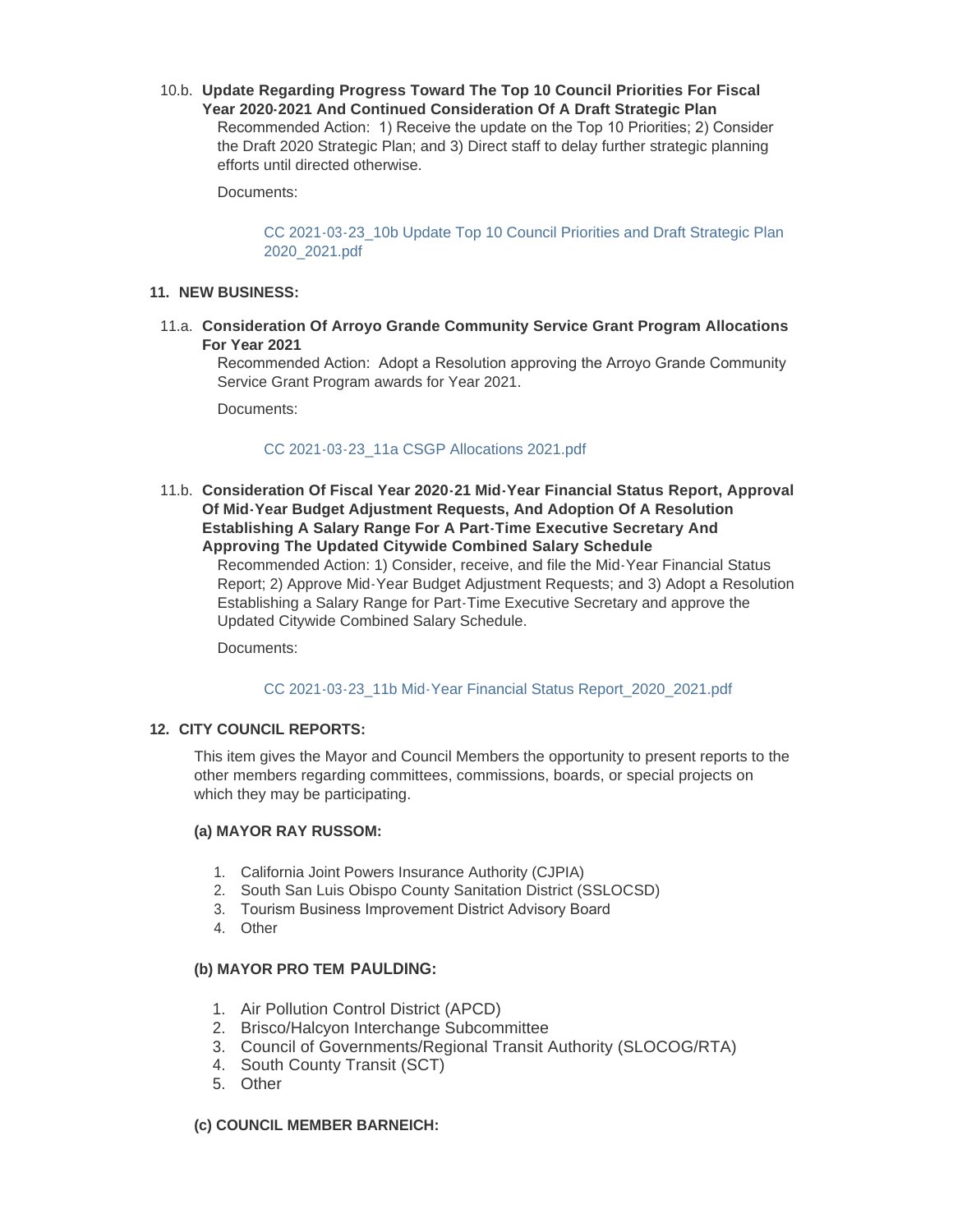- 1. Homeless Services Oversight Board (HSOC)
- 2. Zone 3 Water Advisory Board
- 3. Other

# **(d) COUNCIL MEMBER STORTON:**

- 1. Brisco/Halcyon Interchange Subcommittee
- 2. Five Cities Fire Authority (FCFA)
- 3. Integrated Waste Management Authority Board
- 4. South County Chambers of Commerce Governmental Affairs Committee
- 5. Other

# **(e) COUNCIL MEMBER GEORGE:**

- 1. Community Action Partnership San Luis Obispo (CAPSLO)
- 2. County Water Resources Advisory Committee (WRAC)
- 3. Regional Water Initiatives
- 4. Visit SLO CAL Advisory Board
- 5. Other

# 13. COUNCIL COMMUNICATIONS:

Any Council Member may ask a question for clarification, make an announcement, or report briefly on his or her activities. In addition, subject to Council Policies and Procedures, Council Members may request staff to report back to the Council at a subsequent meeting concerning any matter or request that staff place a matter of business on a future agenda. Any request to place a matter of business for original consideration on a future agenda requires the concurrence of at least one other Council Member.

# **CLOSED SESSION: 14.**

a) CONFERENCE WITH LABOR NEGOTIATOR pursuant to Government Code Section 54957.6:

Agency Negotiator: Whitney McDonald, City Manager Represented Employees: Service Employees International Union (SEIU) Local 620

b) CONFERENCE WITH LABOR NEGOTIATOR pursuant to Government Code Section 54957.6:

Agency Designated Representative: Whitney McDonald, City Manager Employee Organization: Arroyo Grande Police Officers' Association (AGPOA)

Announcement(s) of any reportable action(s) taken in Closed Session will be made at the beginning of the next Regular City Council meeting as this meeting is not recorded or videotaped.

# **ADJOURNMENT 15.**

All Staff reports of other written documentation, including any supplemental material distributed to a majority of the City Council within 72 hours of a regular meeting, relating to each item of business on the agenda are available for public inspection during regular business hours in the City Clerk's office, 300 E. Branch Street, Arroyo Grande. If requested, the agenda shall be made available in appropriate alternative formats to persons with disability, as required by the Americans with Disabilities Act. To make a request for disability-related modification or accommodation, contact the Legislative and Information Services Department at 805-473-5414 as soon as possible and at least 48 hours prior to the meeting date.

This agenda was prepared and posted pursuant to Government Code Section 54954.2. Agenda reports can be accessed and downloaded from the City's website at [www.arroyogrande.org](https://www.arroyogrande.org/). If you would like to subscribe to receive email or text message notifications when agendas are posted,